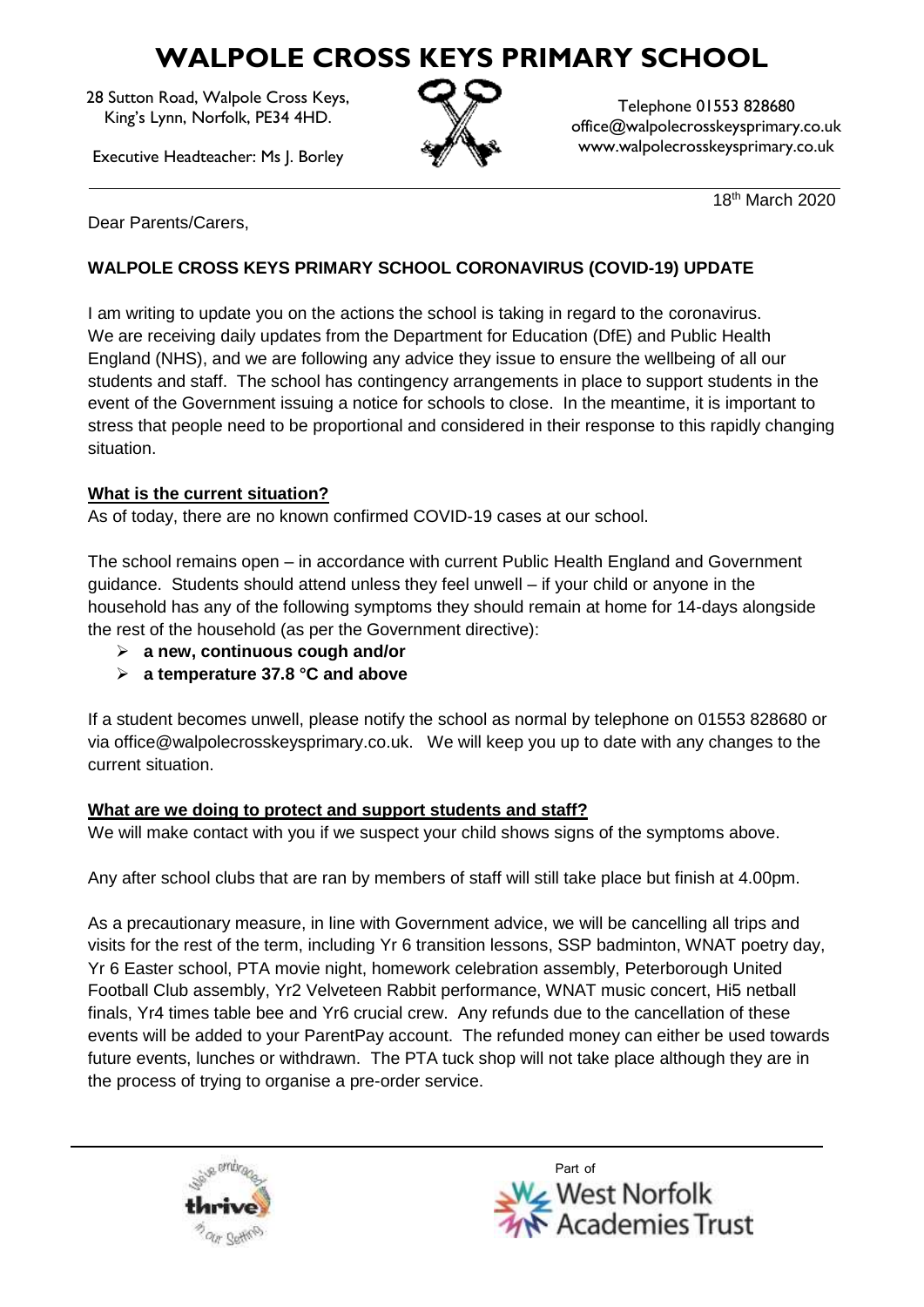We are cancelling non-essential external visitors from visiting the school. Any meetings with staff, if essential, should be conducted via telephone.

Our lunchtime arrangements will continue, however we have been advised by the Lunchtime Company that they have had to put together a contingency menu which will be implemented from Monday 23<sup>rd</sup> March for 2 weeks (please see attached menu).

We will continue to encourage all children to wash their hands before they enter the classroom at the start of the day and continue the usual procedure to wash hands before lunch. There are hand sanitisers in school and we will continue to encourage children to regularly use them.

Our usual cleaning schedule will continue with an added focus on high contact surfaces.

All changes to school procedures will be placed on hold during this unprecedented time (including policies, uniform etc).

If any child is self-isolating we are able to put a pack of work together.

No prosecutions will be sought if any of our students are off school for coronavirus related reasons.

#### **What do we need you to do?**

If you have recently changed your contact details, please inform the school office as soon as possible and please make sure we have your email addresses via 01553 828680 or via [office@walpolecrosskeysprimary.co.uk.](mailto:office@walpolecrosskeysprimary.co.uk)

#### **Please inform us via the office, if you do not have internet access at home.**

Please talk with your children about the coronavirus. It is an uncertain time and we should all do what we can to make sure children feel supported.

Keep checking the school website for up to date information: www.walpolecrosskeysprimary.co.uk

Inform us if your child or a family member has a confirmed case of COVID-19.

#### **What happens if the school is directed to close?**

We will alert our school community, via the school website, text and email. We will confirm a date of reopening through the same channels.

If we are directed to close, the school are currently making preparations for all students to be able to access work online via 'Google Classroom'. If this should happen we will send out an email address and password for each child to be able to access work, we will also put some work on our website. **If you do not have access to the internet, please let the office know and we will put a package together should we close.** Each child will be given extra reading books to take home along with a book to complete their work in.

Please keep in mind that we are only sending out this information to help the school community prepare. **There are currently no plans to close.**